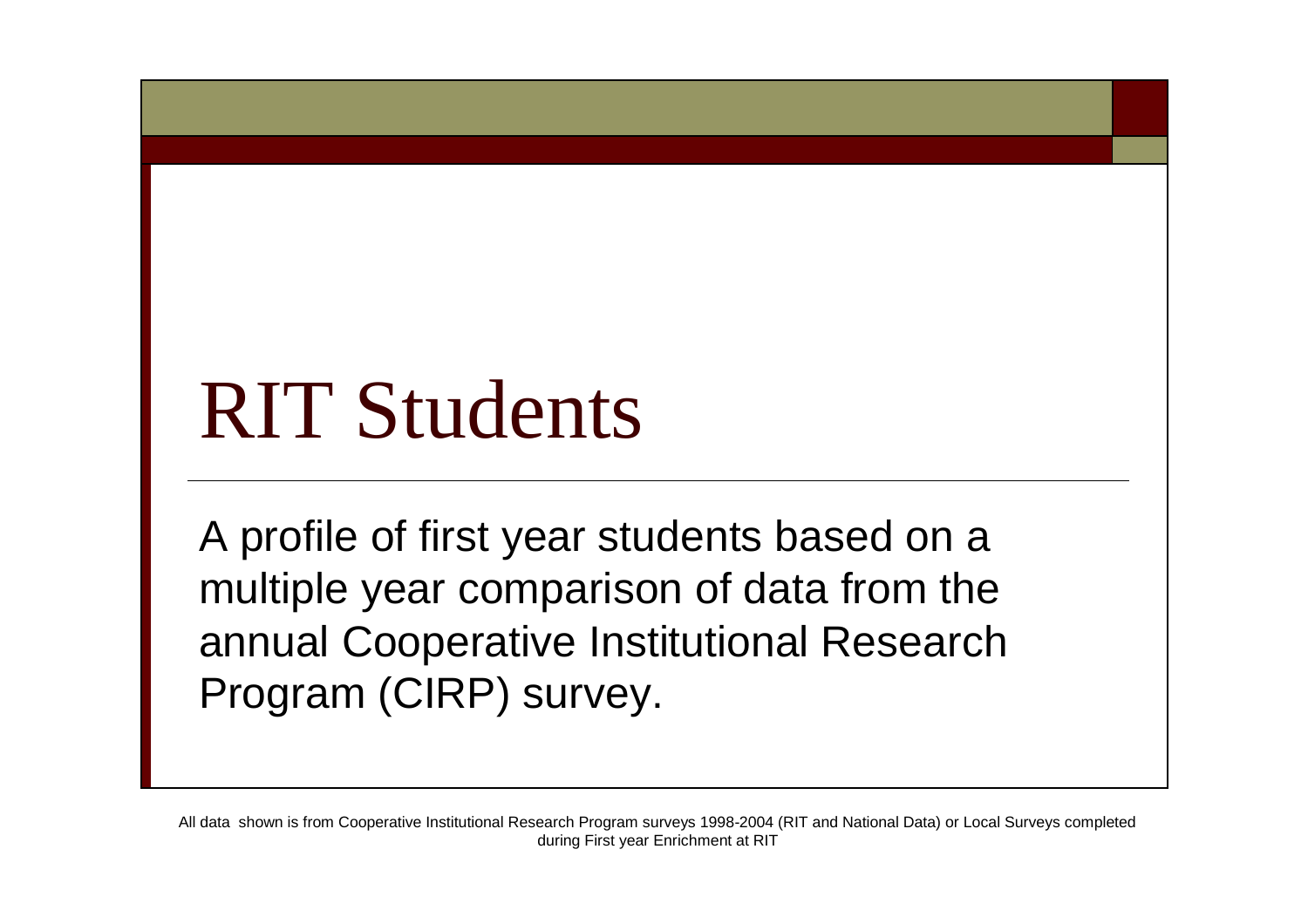# Data Source

#### $\square$  National:

- CIRP survey has been administered annually since 1966 in a major longitudinal study by the Higher Education Research Institute, UCLA
- 2004 norms are based on the weighted responses of 289,452 students at 440 institutions of higher education. These data have been statistically adjusted to reflect the responses of the 1.3 million first-time, full-time students entering college in 2004.
- Trend and national norm data included in this report are from the annual HERI report on CIRP data (*The American Freshman: National Norms For Fall 2004* by Sax, Hurtado, Lindholm, Astin, Korn, & Mahoney)
- $\Box$  RIT:
	- **CIRP** survey is administered annually during Orientation to all incoming first year students across all eight colleges
	- Trend data included in this report reflect survey outcomes from 1998-2004 (CIRP was not administered in 2000).
		- $\Box$  2004 = 1,909 (1441 male and 468 female)
		- $\Box$  2003=1,480 respondents
		- $\Box$  2002=1,812 respondents
		- $\Box$  2001=1,589 respondents
		- $1999=1,433$  respondents
		- $1998 = 1,582$  respondents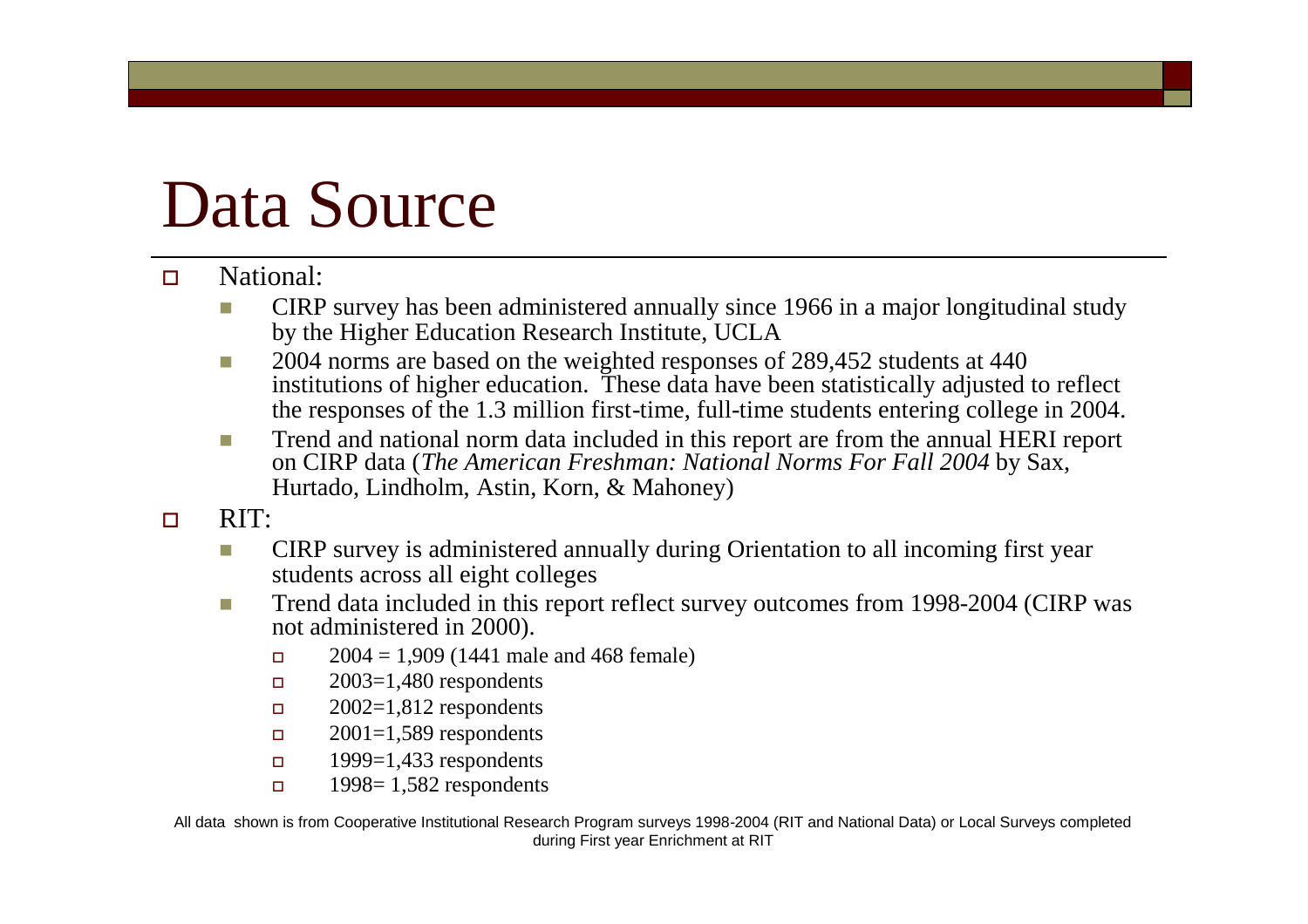# Importance of factors in decision to attend college

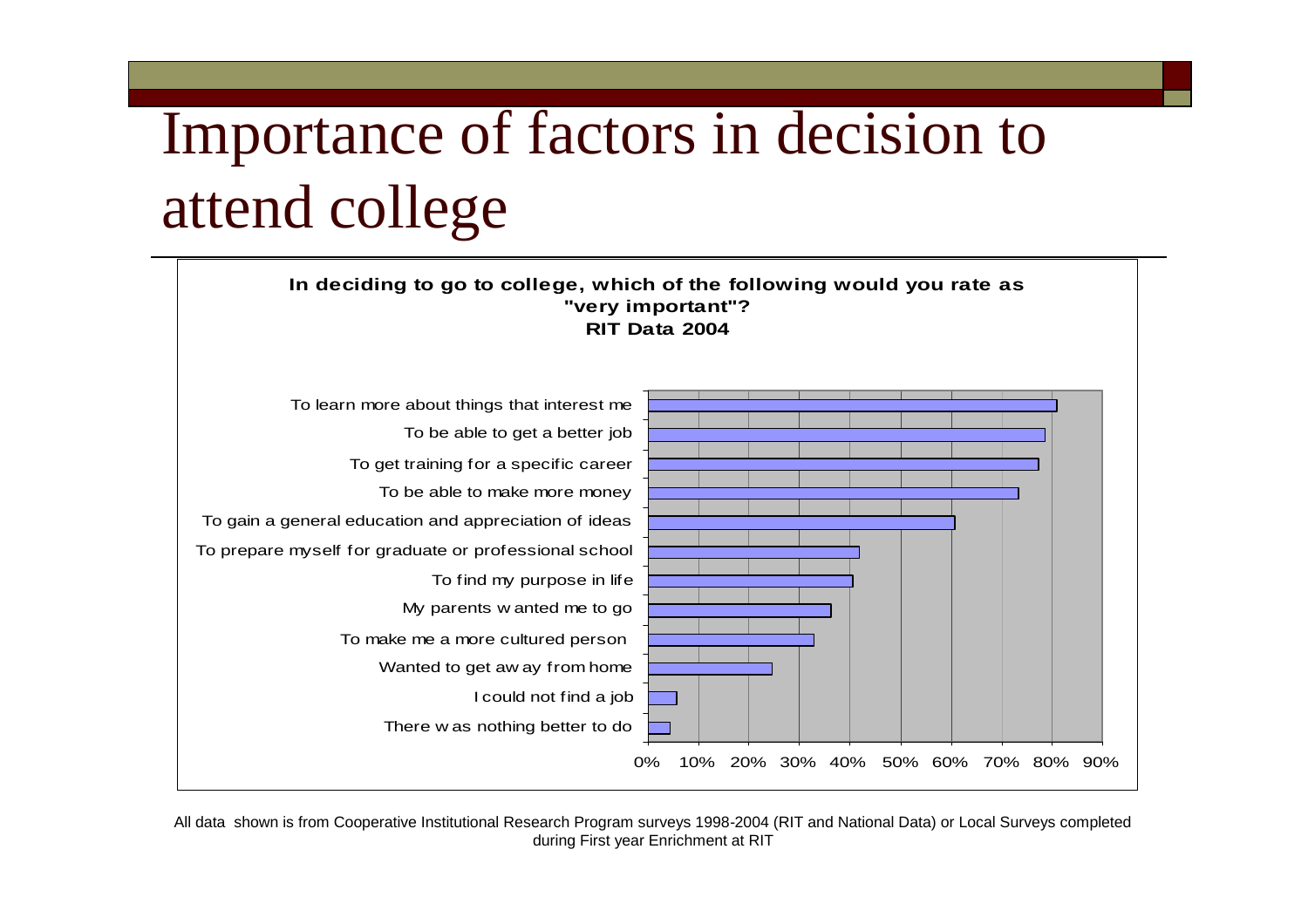You would rate yourself "above average" or in the "highest  $10\%$ " as compared with the average person of your age in:

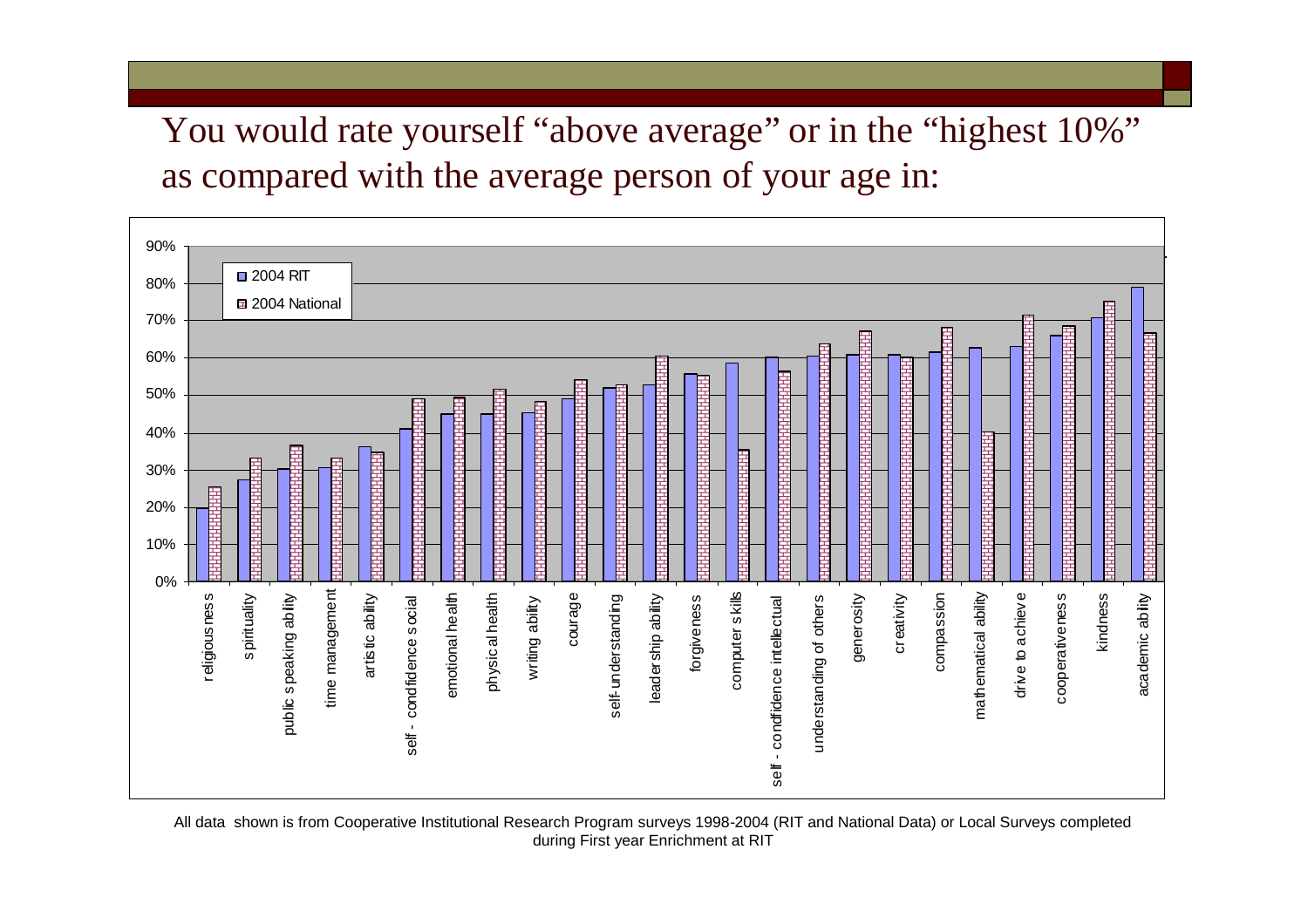#### Women manage time better but feel more overwhelmed than men

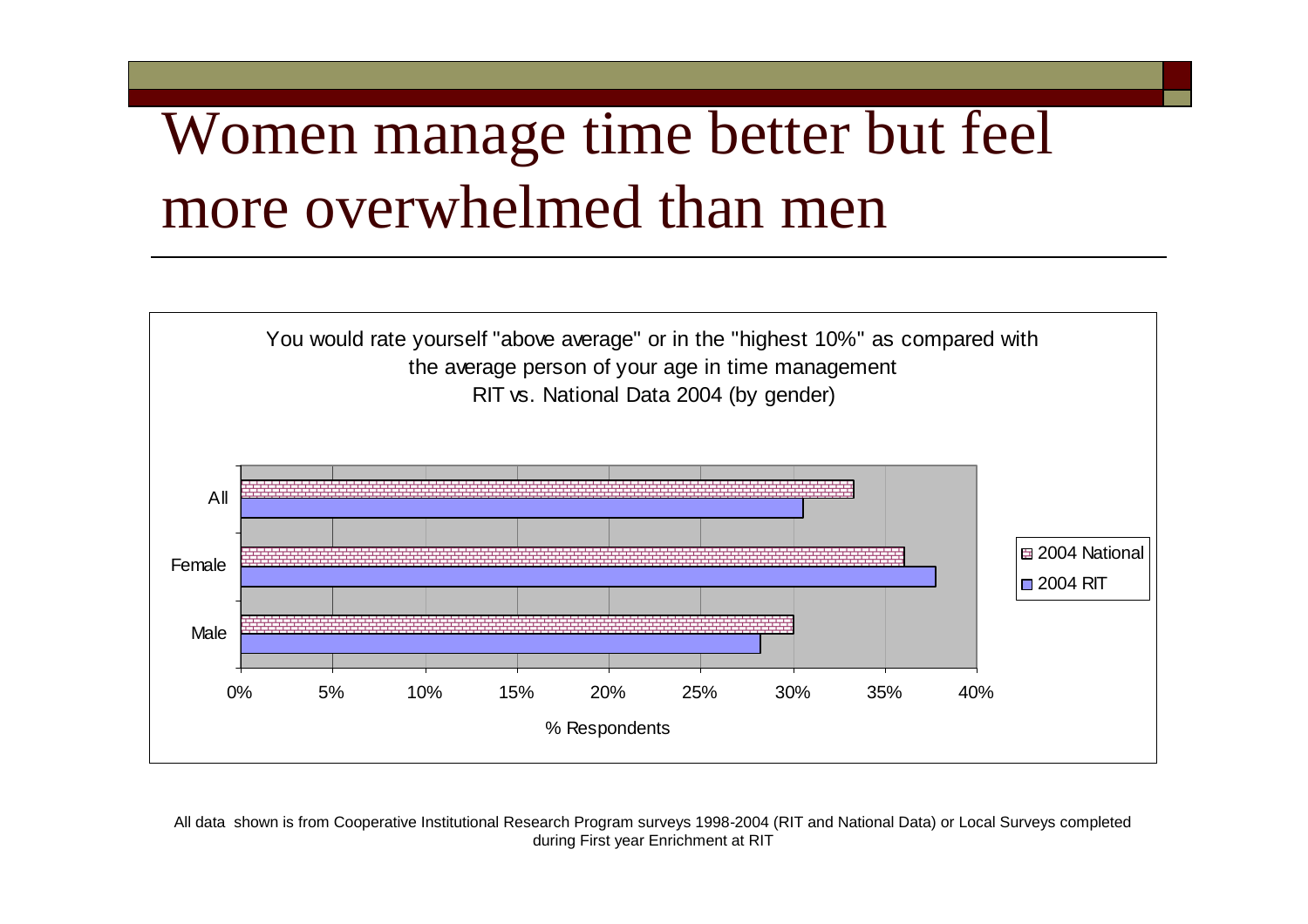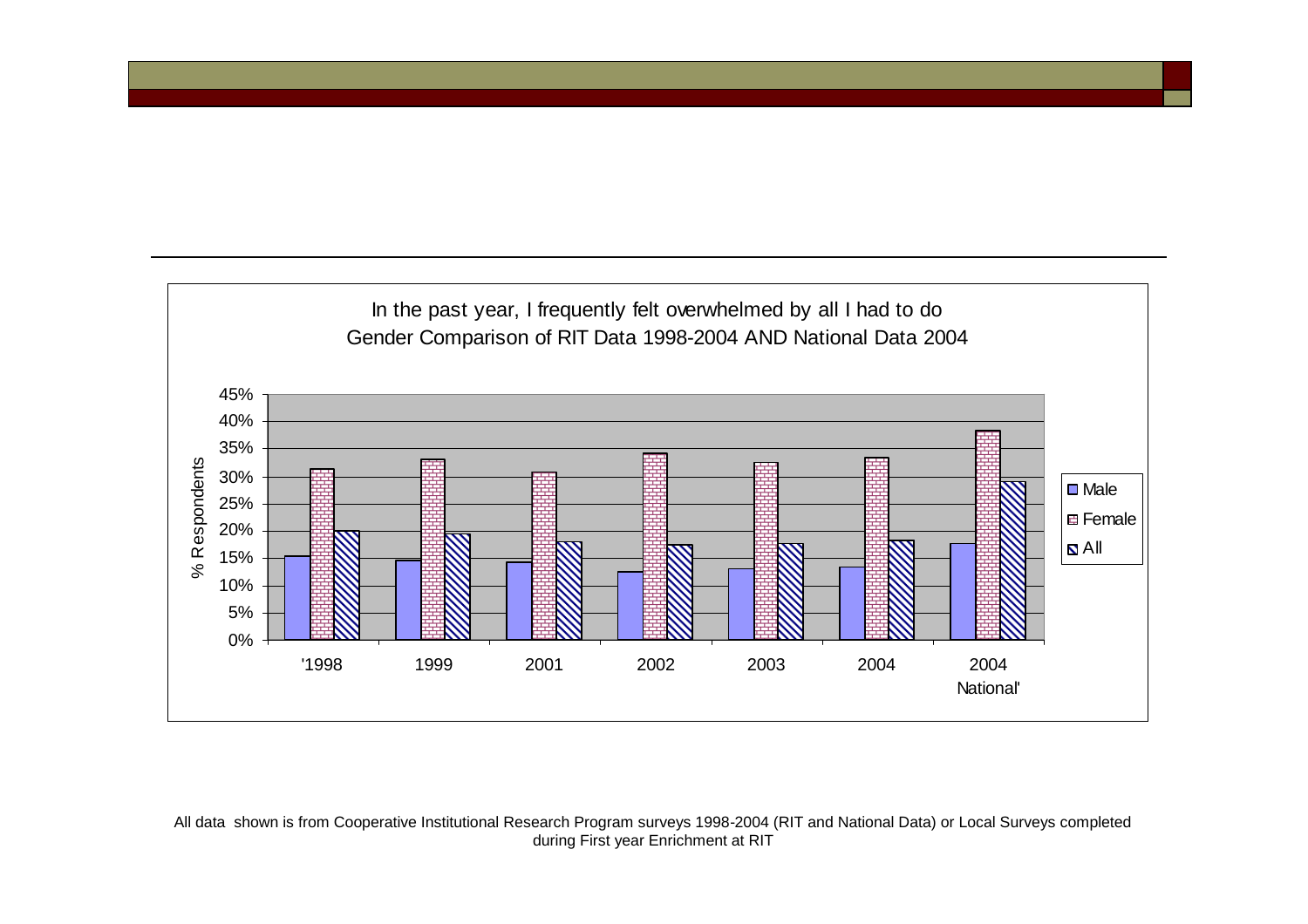# Coping with Stress (Resiliency Component)



All data shown is from Cooperative Institutional Research Program surveys 1998-2004 (RIT and National Data) or Local Surveys completed during First year Enrichment at RIT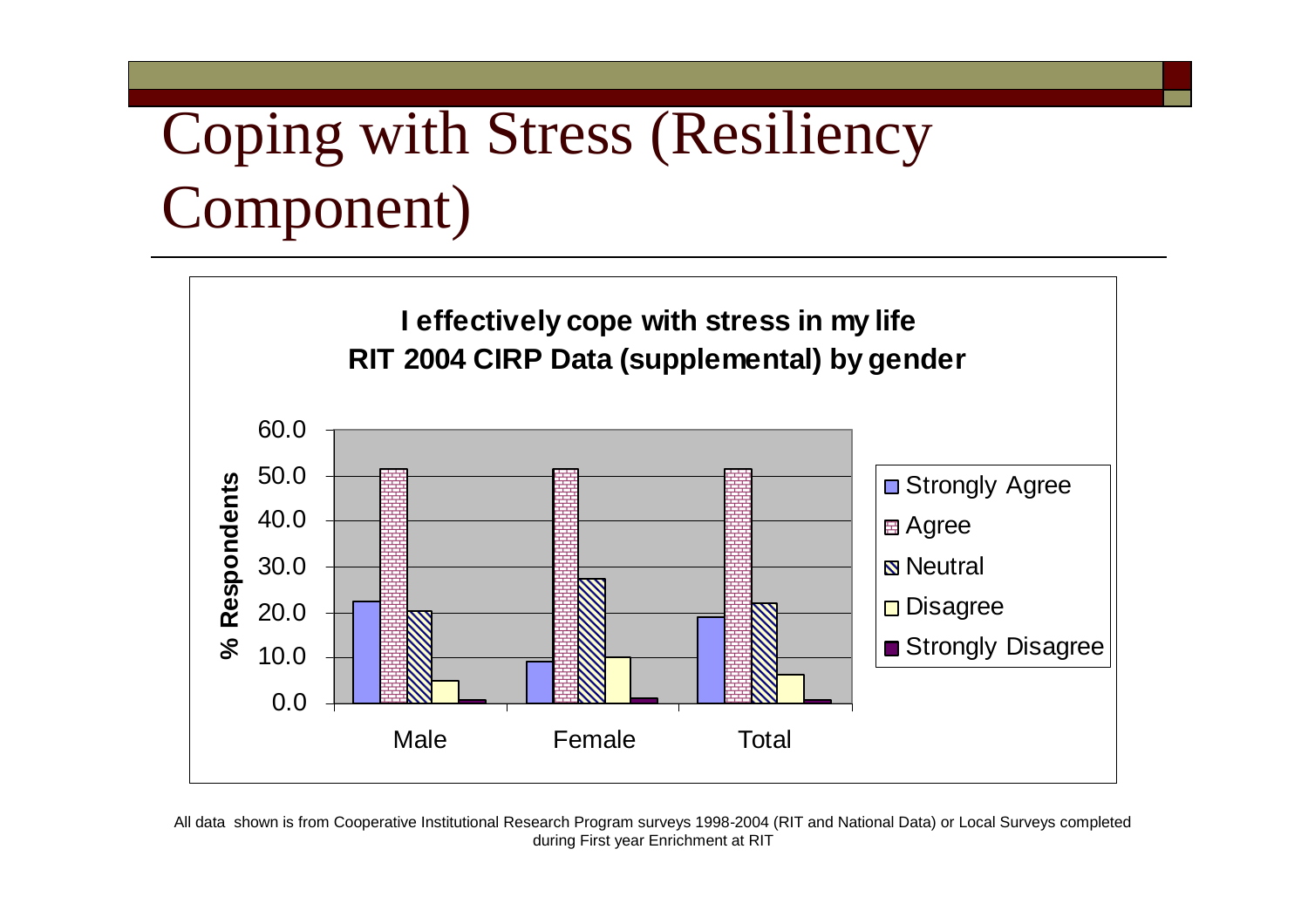# Previous Use and Perceived Need of Academic Support Services (Tutoring)

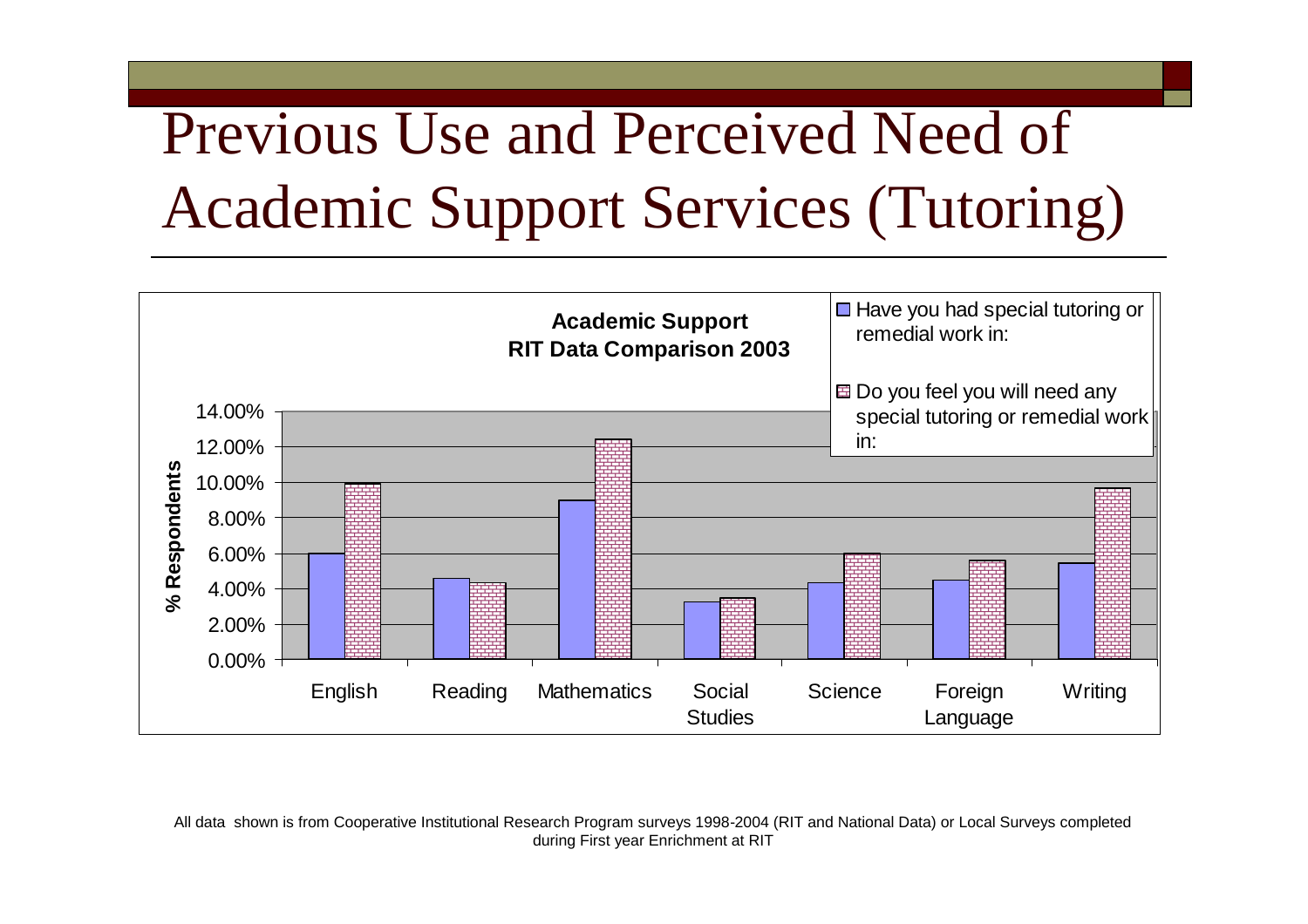#### Learning Methods



All data shown is from Cooperative Institutional Research Program surveys 1998-2004 (RIT and National Data) or Local Surveys completed during First year Enrichment at RIT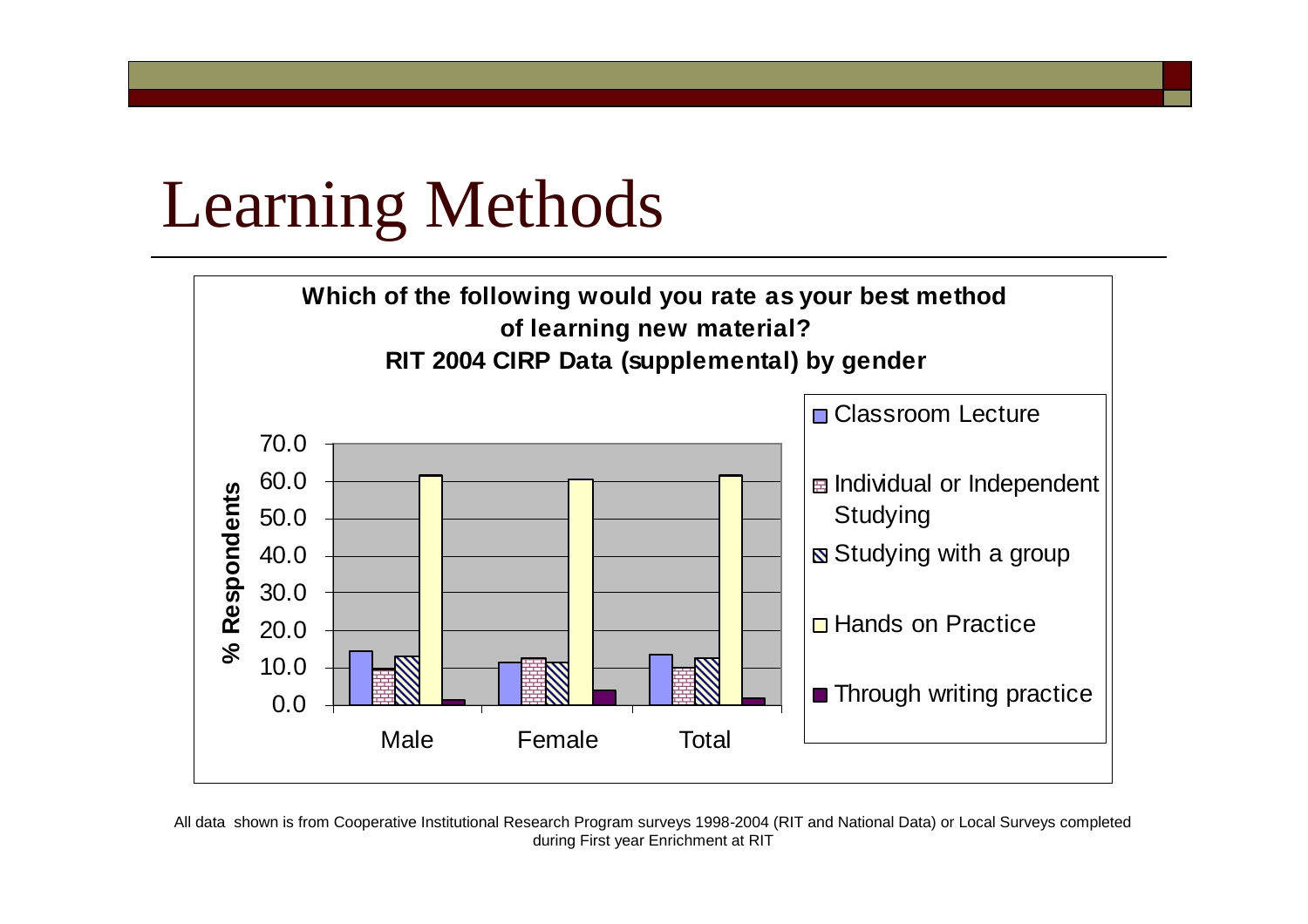#### Faculty Interaction

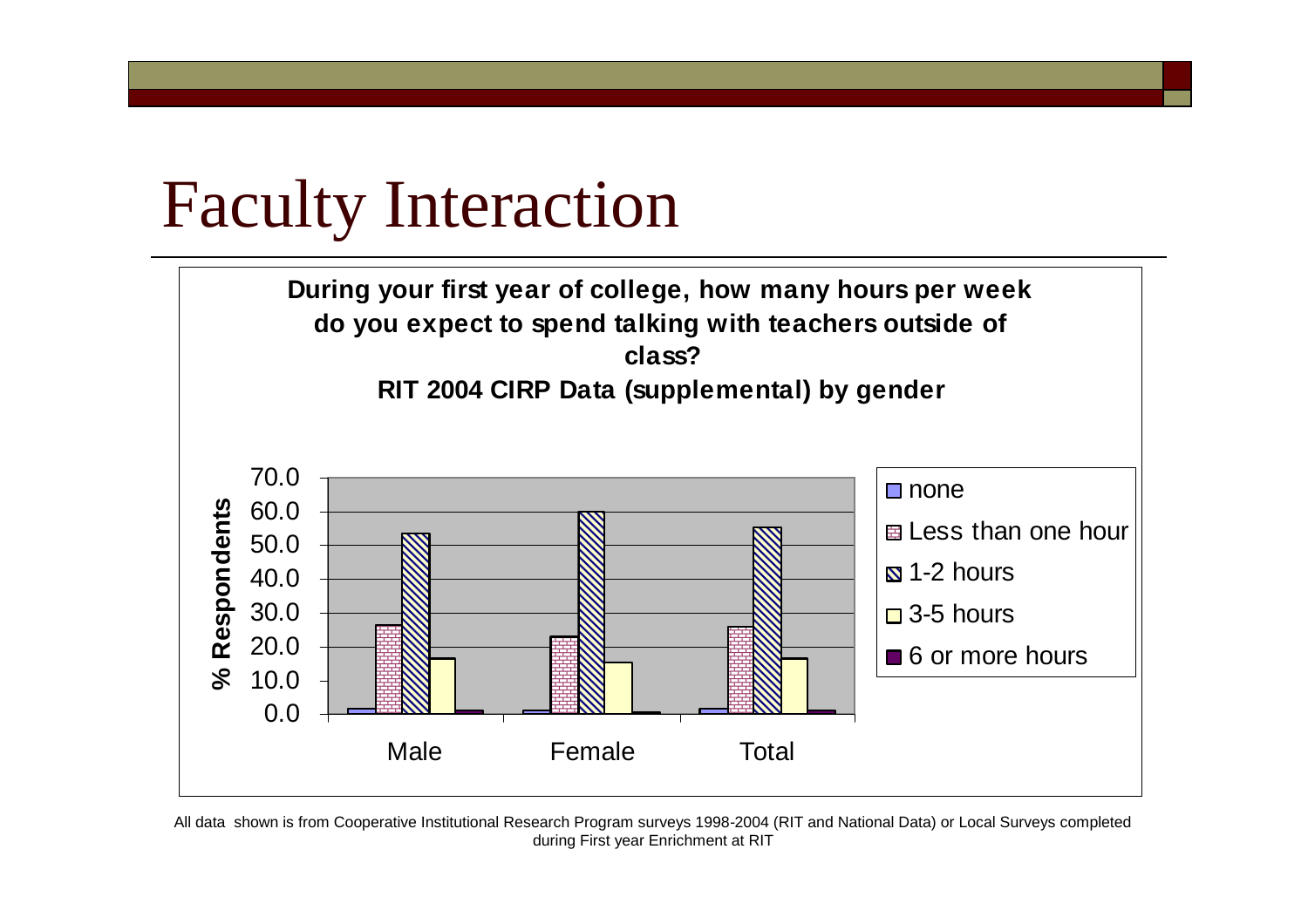#### Team/Group Work



All data shown is from Cooperative Institutional Research Program surveys 1998-2004 (RIT and National Data) or Local Surveys completed during First year Enrichment at RIT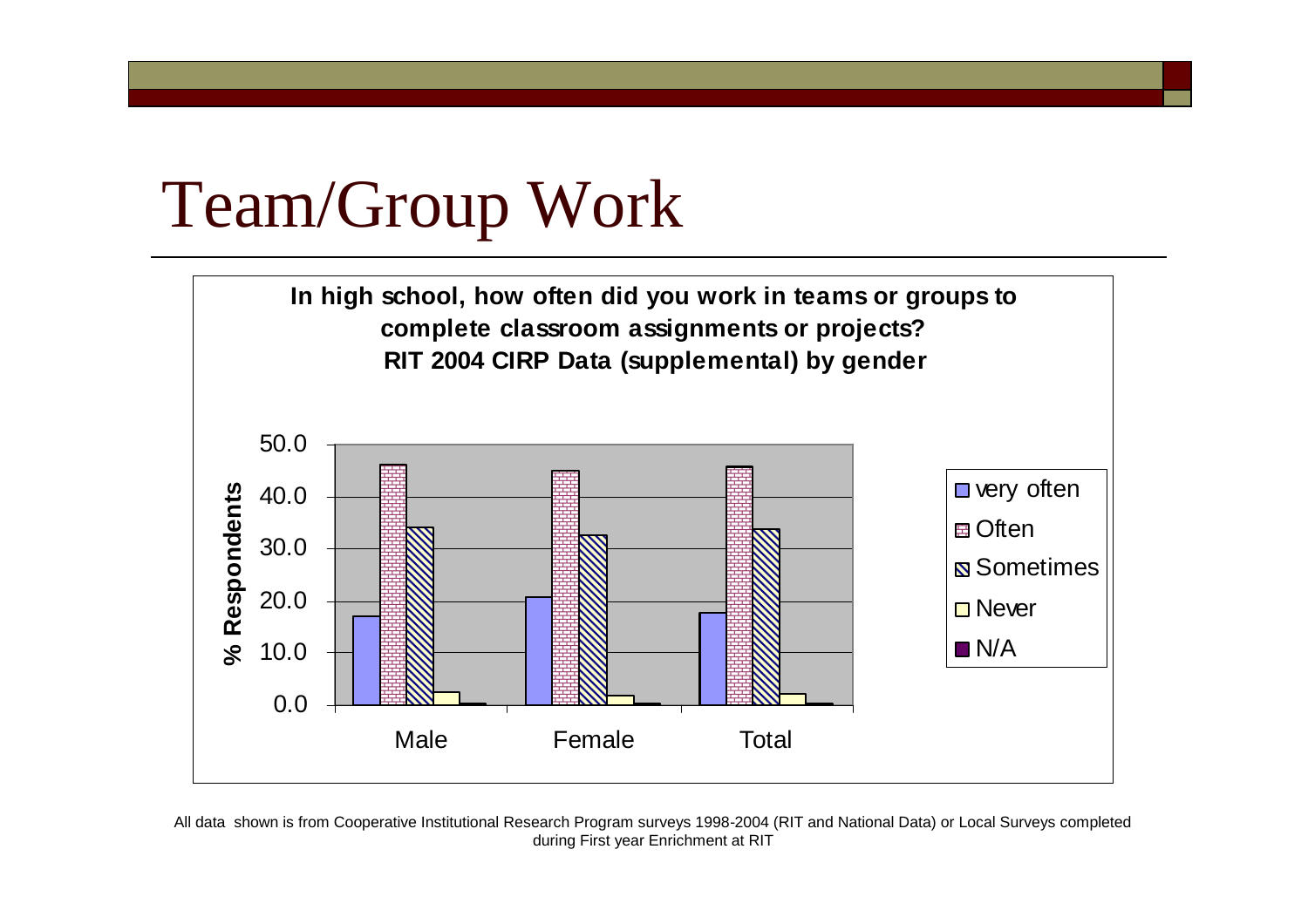#### Academic Boredom



All data shown is from Cooperative Institutional Research Program surveys 1998-2004 (RIT and National Data) or Local Surveys completed during First year Enrichment at RIT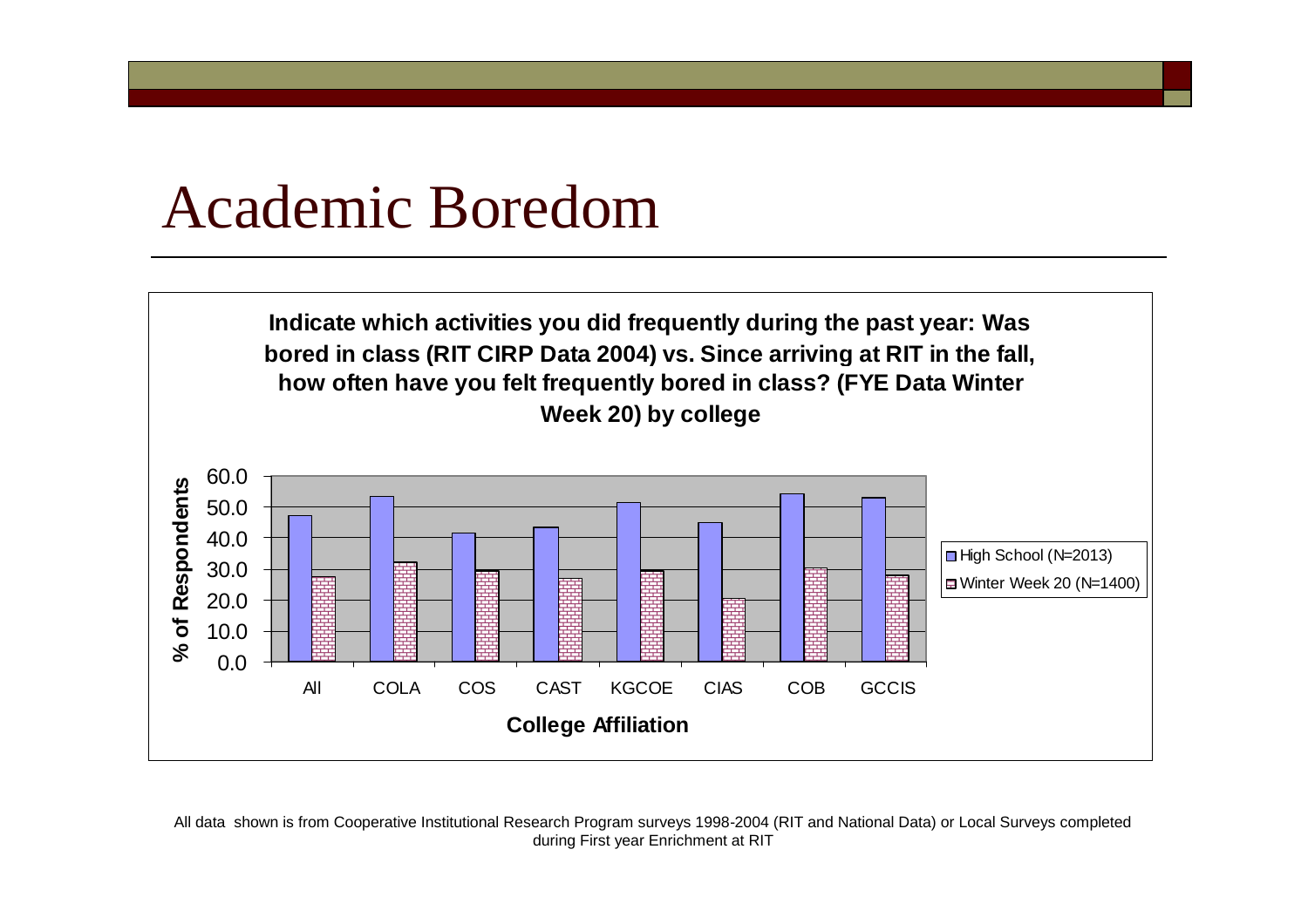#### Involvement

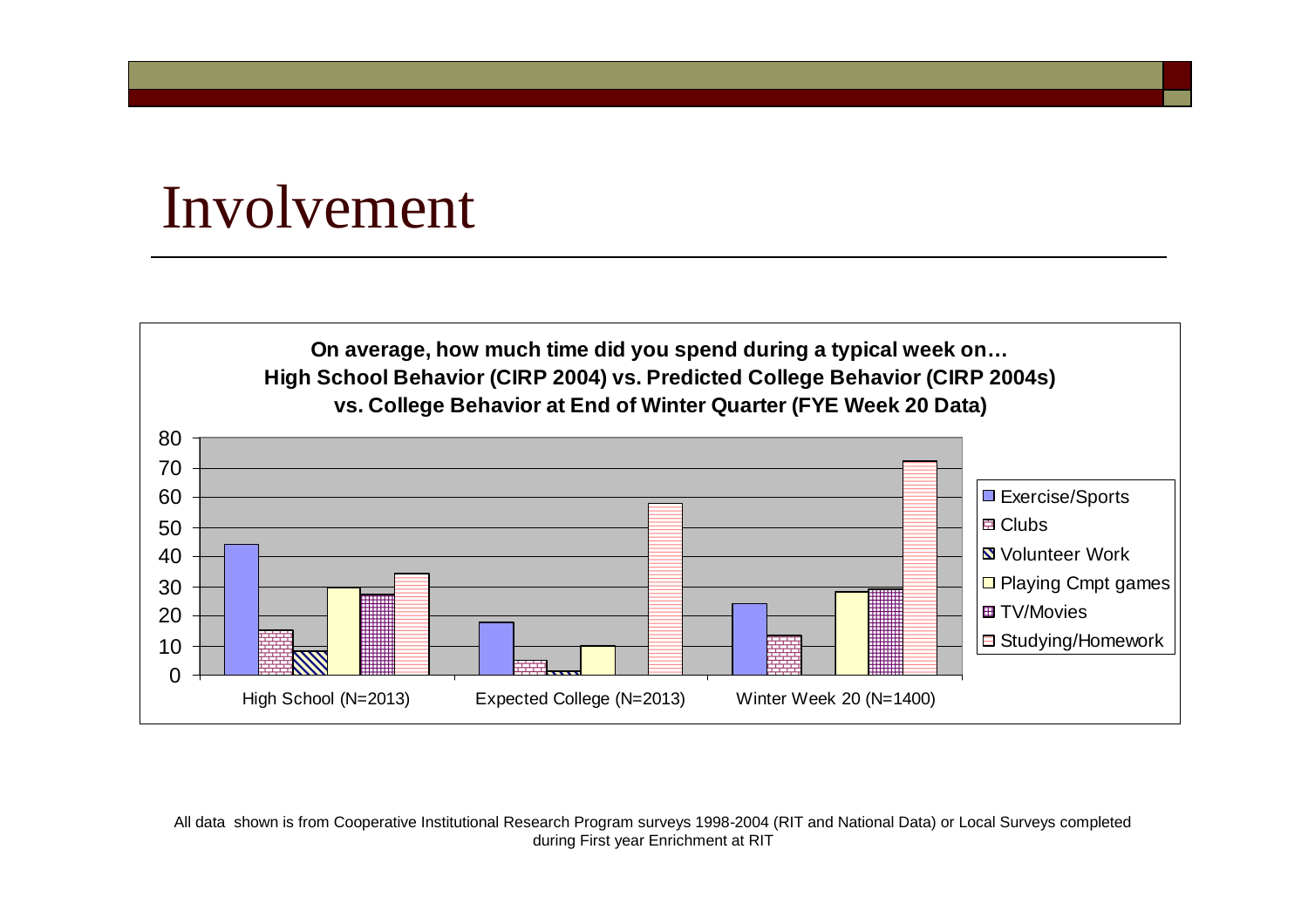![](_page_13_Figure_0.jpeg)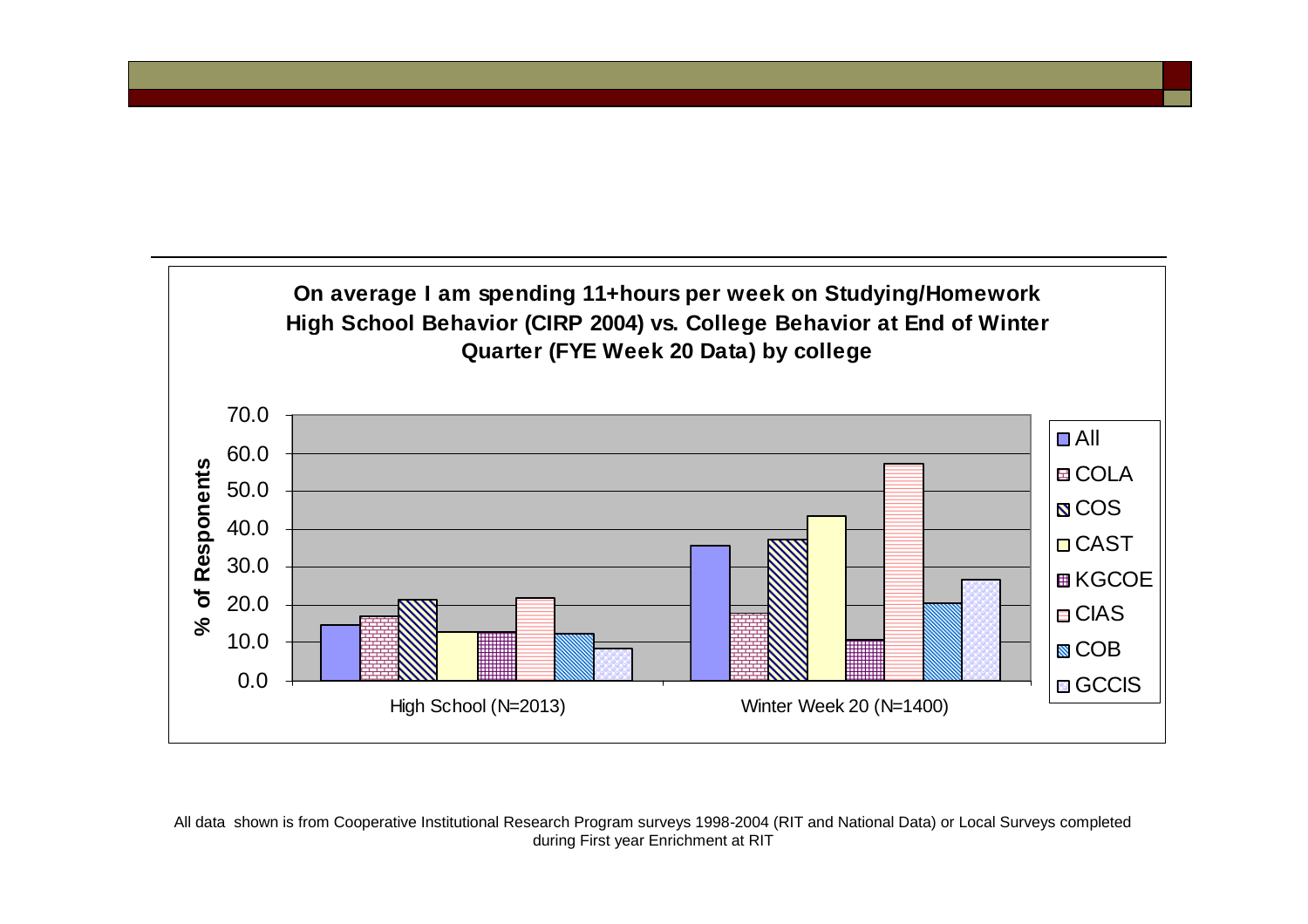**On average I am spending 11+hours per week on Computer Games High School Behavior (CIRP 2004) vs. College Behavior at End of Winter Quarter (FYE Week 20 Data) by college**

![](_page_14_Figure_1.jpeg)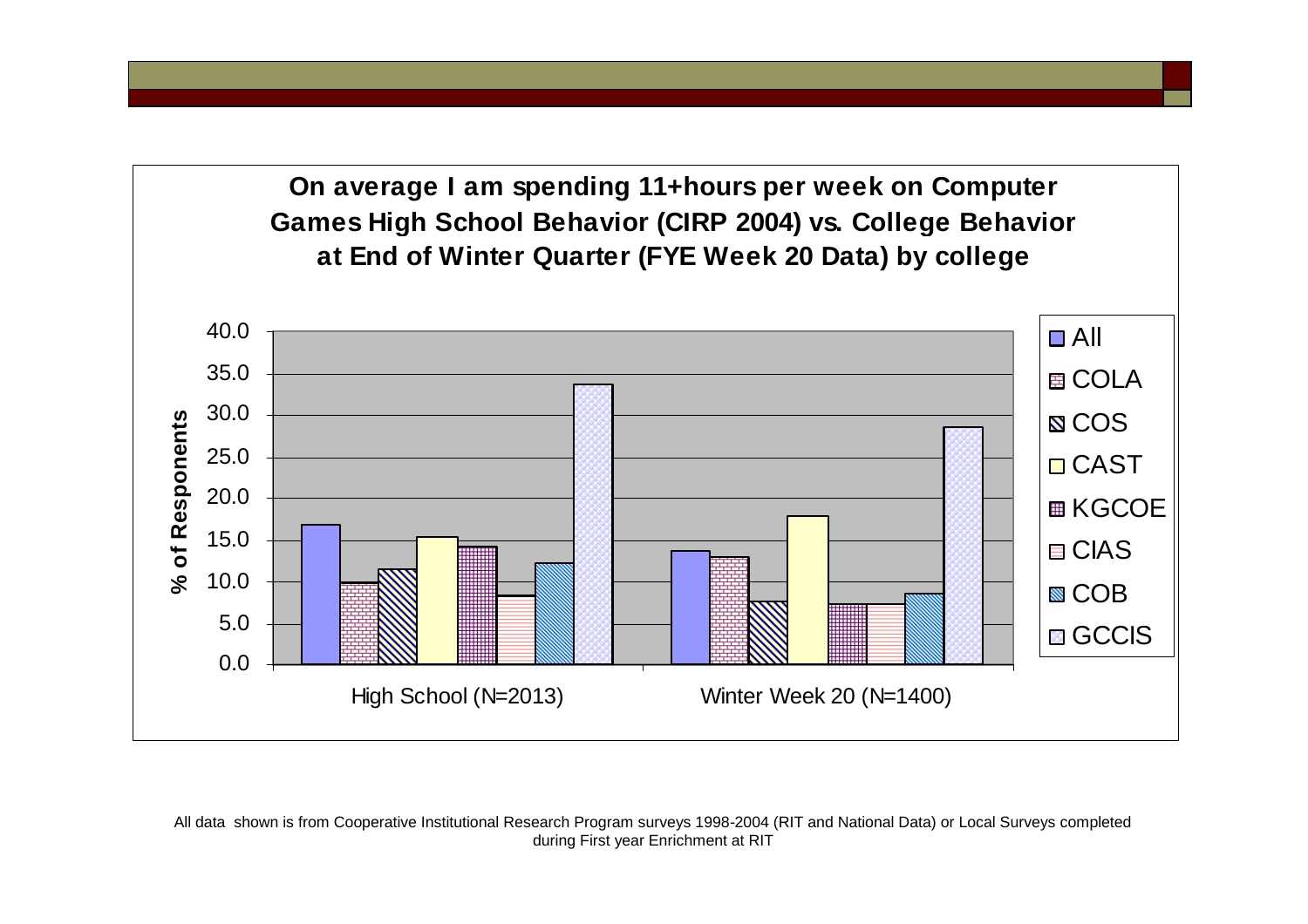### Academic Expectations and Satisfaction

![](_page_15_Figure_1.jpeg)